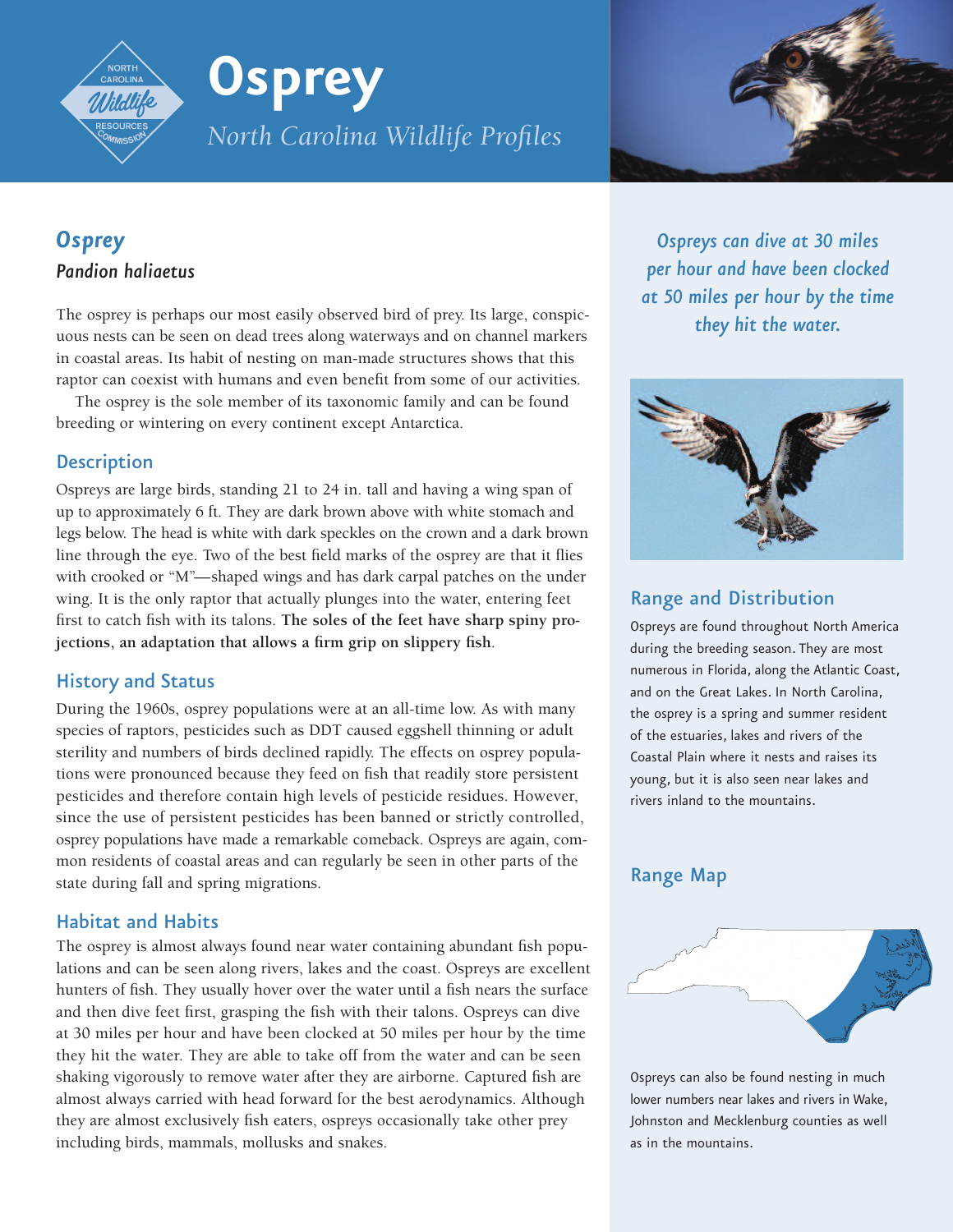

Ospreys build large, bulky nests of sticks in dead trees, on stumps, or on man-made structures such as channel markers. Several pairs may nest in close proximity, indicating that they may prefer to nest in loose colonies. They return to the same nest, usually in early March of each year, and repair and enlarge the nest by adding more sticks.

The female lays 2 to 4 buff-colored eggs with reddish-brown splotches, and incubation lasts for 4 to 5 weeks. The female does most of the incubation but is relieved by the male when she leaves the nest to feed. The young remain in the nest for about 8 weeks after hatching. After migrating in the fall, the young remain south on the wintering grounds until they are 2 years old. At that time they again migrate north. Ospreys normally start breeding at about 3 years of age. They are usually seen in North Carolina in early March.

## People Interactions

Human activities have greatly affected osprey populations in the past through the indiscriminate use of persistent pesticides. After the ban on DDT and similar pesticides, populations rebounded and are healthy at present. Because of their sensitivity to contaminants in the environment and the ease with which they can be observed and monitored, ospreys can serve as an excellent indicator of the health of the environment. They have adapted well to living with man, but continued pollution and destruction of habitat could have an adverse impact in the future.



## **Wild Facts**

**Classification** Class: Aves Order: Falconiformes

#### **Average Size**

Length: 21 to 24 in. Wingspan: 59 to 72 in. Weight: 2.2 to 3.9 lbs. Females are somewhat larger than males.

## **Food**

Fish

#### **Breeding**

Monogamous. Breeding season early March to May. The incubation period for the  $2$  to  $4$  eggs is  $4$  to  $5$  weeks.

#### **Young**

Called chick or eyas. Remain in nest until 8 weeks of age when they fledge. Young reach sexual maturity in 3 years.

#### **Life Expectancy**

Longer than 10 years.